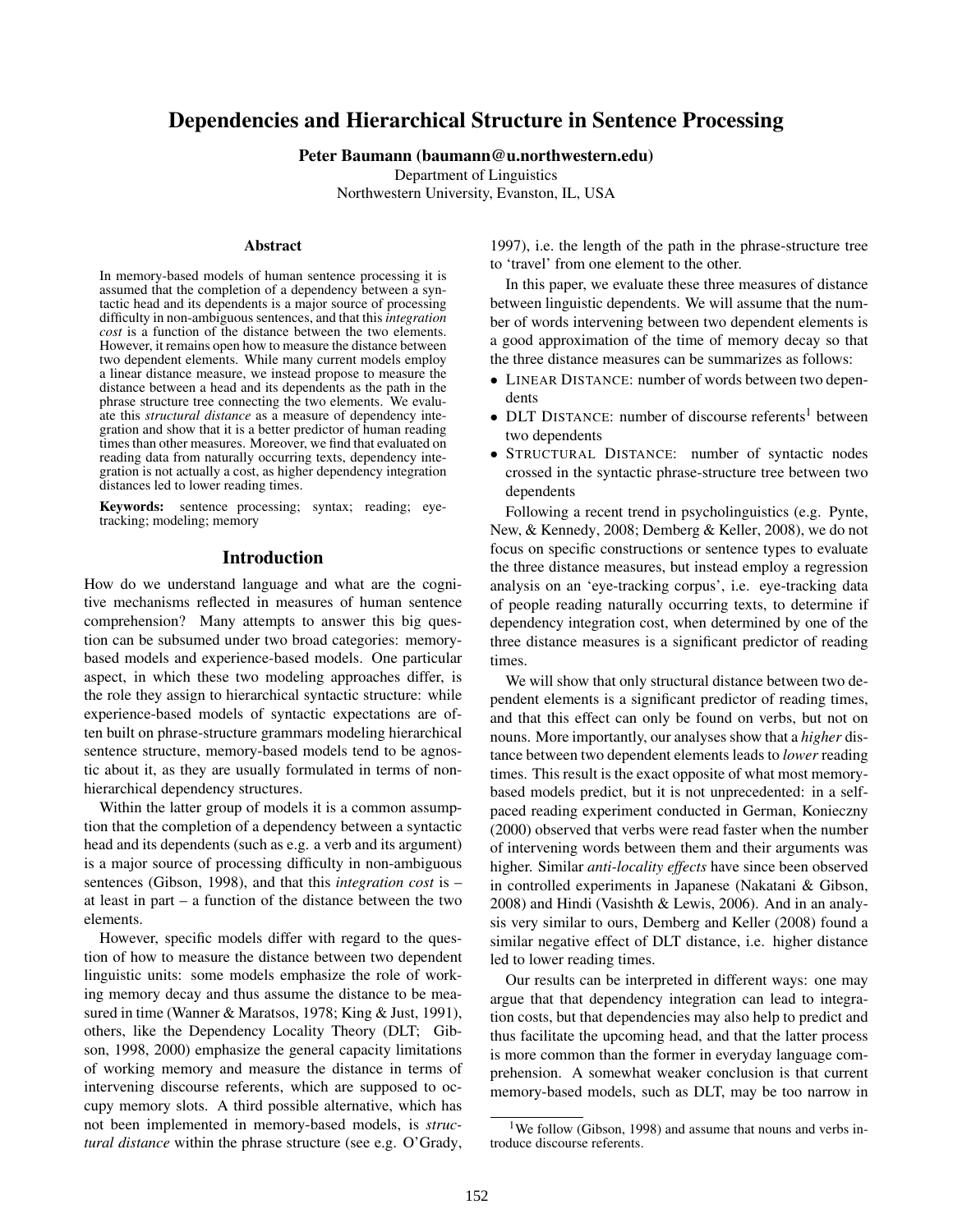scope, in that they can only account for effects that arise from a very limited set of dependencies.

### Memory-based Models and Relative Clauses

In sentence processing research it is well-established that object-extracted relative clauses (ORC) are harder to process than comparable subject-extracted relative clauses (SRC), not only in English (King & Just, 1991), but in may other languages.

Accounting for this processing difference has been one of the major motivations for memory-based models (King & Just, 1991; Gibson, 1998, 2000). One particular memorybased processing model, the Dependency Locality Theory (DLT; Gibson, 1998, 2000) explains SRC/ORC processing difference in terms of an *integration cost* occurring at the heads of linguistic dependencies: one component of the integration cost is a distance-based cost, which is monotonely increasing in the number of discourse referents intervening between the head and its dependents, e.g. a verb and its arguments.<sup>2</sup>

In the case of English relative clauses (1), integration cost of DLT makes the right predictions for processing differences on the embedded verb *attacked*.

(1) a. The journalist<sub>i</sub> [ who<sub>i</sub> attacked the senator ] is famous. b. The journalist<sub>i</sub>  $[$  who<sub>i</sub> the senator attacked  $]$  is famous.

In an SRC (1a), the embedded verb needs to integrate its preceding subject, the relative pronoun *who*, which is co-indexed with the noun phrase *the journalist*<sup>3</sup>. Since no discourse referent occurs between the subject and the verb, there is no integration cost on the verb in SRCs.

In an ORC (1b), on the other hand, two integrations need to take place at the embedded verb *attacked*: the embedded subject *the senator* needs to be integrated with the verb. Since no discourse referent occurs between subject and verb, there is no cost associated with this integration. Second, the object *the journalist* (or the co-indexed relative pronoun *who*) needs to be integrated with the verb. This integration incurs a cost of 1, as there is the discourse referent *the senator* intervening between the object and the verb. So overall, there is an integration cost of 1 on the embedded verb in an ORC, which is higher than the integration cost of 0 in an SRC.

A qualitatively equivalent prediction is obtained when integration cost is not measured in terms of DLT distance, but in terms of linear distance or structural distance: for linear distance, one can see that in an SRC (1a) the relative pronoun *who* and the verb are adjacent, while in an ORC (1b) they are separated by the intervening subject. The predictions of structural distance are illustrated in the phrase-structure trees in Figure 1: for the SRC (top) the nodes crossed between the verb and the head noun *the journalist* are VP, S' and NP, while for ORC (bottom) there is an extra S node, which is crossed in addition to VP, S' and NP. This yields a greater structural distance for the ORC than for the SRC.



Figure 1: Phrase-structure tree of English relative clauses: SRC (top) and ORC (bottom)

#### Korean Relative Clauses

While DLT makes the correct predictions for relative clauses in English, this is not the case for all other languages. One particularly interesting case is Korean, a head-final language with prenominal relative clauses. Despite being significantly different from English, all available empirical evidence from self-paced reading and eye-tracking experiments indicates that in Korean, like in English, ORCs are more difficult to process than SRCs (Kwon, Polinsky, & Kluender, 2006; Kwon, Lee, Gordon, Kluender, & Polinsky, 2010).

- (2) a. [ uywon-ul [ senator-ACC attack-ADN ] journalist-NOM ... kongkyekha-n ] enlonin-i . . . 'The journalist who attacked the senator is famous'
	- b. [ uywon-i [ senator-NOM attack-ADN ] journalist-NOM ... kongkyekha-n ] enlonin-i . . . 'The journalist who attacked the senator is famous'

However, integration costs derived from linear and DLT distance predict that there should be no processing difference between Korean SRCs and ORCs (2). In both the SRC (2a) and the ORC (2b), only one integration occurs when processing the embedded verb *kongkyekha-n*: in an SRC, it is the

<sup>&</sup>lt;sup>2</sup>In DLT, there is a second component to integration cost for the introduction of discourse referents, but since this component makes the same contribution in all cases considered here and we are mainly interested in the contribution of distance-based costs, we will ignore this component.

<sup>&</sup>lt;sup>3</sup>In this presentation, we adopt a 'gap-free' or direct association based processing model (e.g. Pickering & Barry, 1991), in which extracted elements, such as relative or interrogative pronouns, directly associate with their subcategorizer, i.e. the verb, without positing any 'gaps'. This choice was made purely for the purpose of an accessible presentation. All claims hold (and could be made even stronger, as in the case of Korean below) when assuming a more traditional filler-gap processing mechanism.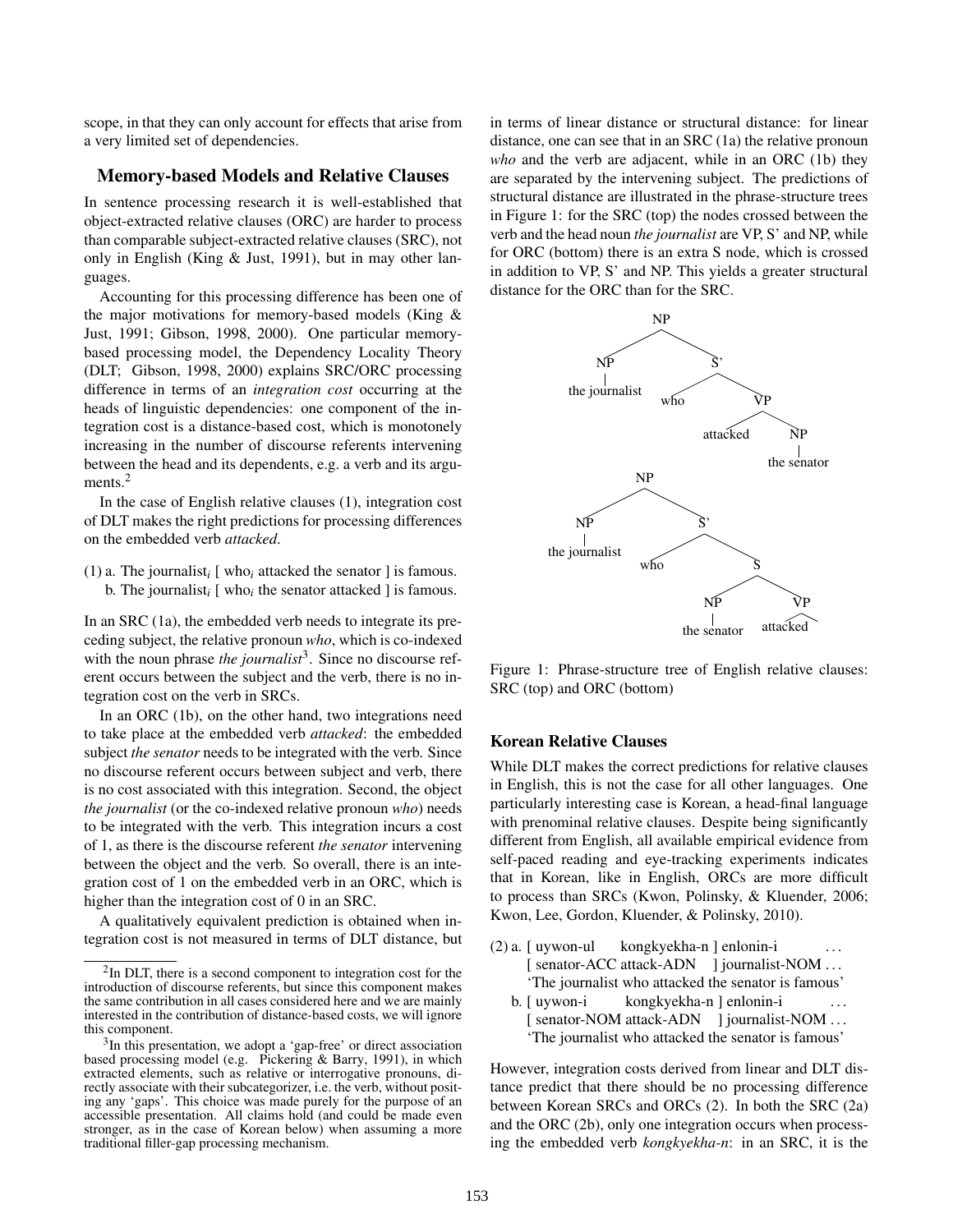embedded object *uywon-ul* that can be integrated and in an ORC the embedded subject *uywon-i*. Crucially, in both cases there is no material intervening between the embedded verb and the integrated element and so the integration costs are the same for SRCs and ORCs.

Integration cost measured in terms of structural distance, on the other hand, predicts the observed pattern, as illustrated in Figure 2: like in English, the nodes crossed between the verb and the head noun *the journalist* in an SRC (top) are VP, S' and NP, while for the ORC (bottom) there is an extra S node, which is crossed in addition to VP, S' and NP. This yields the correct prediction that ORCs should be harder to process than SRCs.



Figure 2: Phrase-structure tree of Korean relative clauses: SRC (top) and ORC (bottom)

## Anti-Locality Effects

Another challenge for DLT and memory-based models in general, comes from *anti-locality effects*, which were first reported from German by Konieczny (2000) and Konieczny and Döring (2003): in self-paced reading and eye-tracking experiments, Konieczny observed that – contrary to the predictions of DLT – verbs were read faster when the number of intervening words between them and their arguments was higher. Similar effects have since been observed in controlled experiments in Japanese (Nakatani & Gibson, 2008) and Hindi (Vasishth & Lewis, 2006).

## Related Work

In recent years, it has become standard to evaluate computational models of language processing on 'eye-tracking corpora': Demberg and Keller (2008) used the Dundee Reading Corpus (Kennedy & Pynte, 2004) to evaluate computational models of sentence processing. In particular, they compared the experience-based model of surprisal (Hale, 2001) and the memory-based integration cost of Dependency Locality Theory (Gibson, 1998, 2000). For surprisal, the authors found that it is a good predictor of human reading times in naturalistic texts. For integration cost, on the other hand, the situation was a bit more complicated: when evaluated over the whole data set, integration cost was a statistically significant predictor of reading times (Demberg & Keller, 2008, Table 1, p. 199). However, the direction of the effect of integration cost was the opposite of what was predicted by DLT: a *higher* distance between two dependent elements led to *lower* reading times. While Demberg and Keller (2008) interpret their findings as a failure of DLT to serve as a "broad-coverage theory of syntactic complexity", their finding of a negative effect of integration cost on reading times (i.e. higher integration costs lead to lower reading times) has since been replicated on the same data set, but with different parsers (Baumann, 2012; Schuler & van Schijndel, 2014).

#### Analyses

In the following two statistical analyses we evaluate the relative importance of dependency integration based on three measures of distance as predictors of reading times in an on 'eye-tracking corpus', i.e. eye-tracking data of people reading naturally occurring texts (cf. Pynte et al., 2008; Demberg & Keller, 2008). In Analysis 1, we evaluate the distance measures across syntactic heads of all word classes, while in Analysis 2, we differentiate between nominal and verbal heads, as some memory-based models predict dependency integration only for verbal heads (e.g. Gibson, 2000).

## Data and Dependent Variable

We used the English portion of the Dundee Corpus (Kennedy & Pynte, 2004), an eye-tracking corpus based on texts from the British newspaper *The Independent*. The corpus consists of 51,502 word tokens from 20 texts, which were read by ten English native speakers, while their eye-movements were recorded using a Dr. Boise eye-tracker. Following common practice (e.g. Pynte et al., 2008; Demberg & Keller, 2008) we preprocessed the data and removed cases (i.e., wordparticipant pairs), in which the word was not fixated, was presented as the first or last on a line, was attached to punctuation, contained more than one capital letter (likely to be an acronym) or any non-alphabetic symbol.

Since we are interested in how to measure distance in determining the cost of dependency integration on syntactic heads, we restricted our data set to syntactic heads, which are preceded by at least one dependents. In all other cases, i.e. on words, which are no syntactic heads, or heads which precede their dependents, memory-based models of sentence processing do not predict any dependency integration cost. While such a restriction of the data set was not performed by Demberg and Keller (2008), it seems mandatory from a statistical perspective, as a high number of data points with an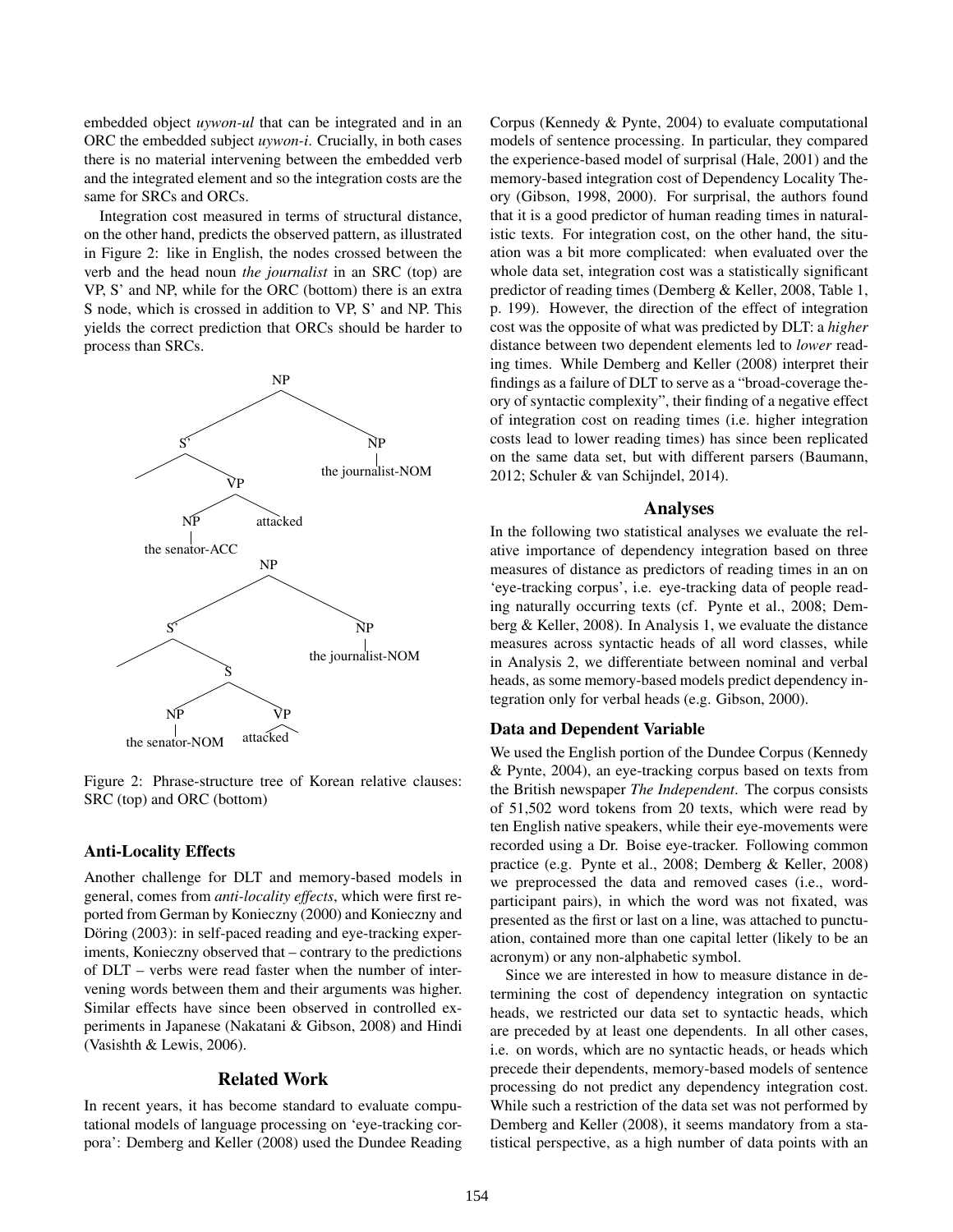irrelevant value in the predictor of interest can have adverse effects on the fit of a linear regression model.

The sequence of fixations obtained from eye-tracking experiments can be analyzed by calculating a range of eyetracking measures. We chose first-pass reading times as our dependent variable, as it is supposed to be indicative of early syntactic processing. The first-pass reading time on a given word is the sum of all eye fixations on that word in the first pass reading, i.e. before leaving the word either to the right or to the left.

#### Procedure

The three measures of distance and several other wellestablished control variables, which are known to have an influence on reading times, were calculated for each word and annotated to the reading time data of the Dundee corpus. On this data set we performed regression analyses using linear mixed-effects regressions with PARTICIPANT, WORD and TEXT NUMBER as random effects, as a generalization of the common by-subject and by-item analyses. All models were fit in R using the  $lme4$  package (Bates, Mächler, Bolker,  $\&$ Walker, 2013).

Since our goal is to determine the relative importance of the three different measures of distance, we first fitted a baseline model with all control variables to the first-pass reading times in our data set. We then calculated three new regression models for our three measures of distance, which included all baseline predictors and one of our three measures. These three models were then compared to the baseline model through a log-likelihood test, which follows a  $\chi^2$ -distribution. If one of the models was a significantly better fit to the reading time data (as determined by the log-likelihood test), we conclude that the predictor added to the model is a significant predictor of reading times (cf. Gelman & Hill, 2007).

#### Control Variables

All regression models included the following control variables, which are known to have an influence on reading times (cf. Demberg & Keller, 2008): the number of characters per word (WORD LENGTH), the position of word in a sentence (WORD POSITION), an indicator variable whether there was no fixation on the previous (PREV NOFIX) the next (NEXT NOFIX) word, the frequency of the word (WORD FREQ), the frequency of the previous word (FREQ PREV WORD), the forward transitional probability (FORW TRANS PROB), i.e. the bigram probability  $P(w_i|w_{i-1})$ , and the backward transitional probability (BACKW TRANS PROB), i.e. the bigram probability  $P(w_i|w_{i+1})$ .

All frequencies and transitional probabilities were obtained by fitting a unigram or bigram model with modified Kneser-Ney smoothing (Chen & Goodman, 1998) to the British National Corpus (100 million words) using the SRILM toolkit (Stolcke, 2002). All continuous variables were centered and scaled to two standard deviations to minimize collinearity. In addition, all frequencies and transitional probabilities were log-transformed before scaling.

In addition to including these control variables as single predictors, we also included all binary interaction terms between them, which improved the model fit in a log-likelihood test. The full set of predictors used in all models is listed in Table 1.

#### Measures of Dependency Distances

The three measures of dependency distance were calculated based on dependency relations and syntactic tree structures obtained from parsing the Dundee Corpus with the Stanford Parser (de Marneffe & Manning, 2006; Klein & Manning, 2003). For each dependency relation, the distance between a head and its dependent was calculated as follows:

- LINEAR DISTANCE: number of words between dependent and head
- DLT DISTANCE: number of nouns and verbs between dependent and head
- STRUCTURAL DISTANCE: number of non-terminal nodes crossed when traversing the syntactic tree structure from dependent to head

Since the dependency distances are claimed to cause integration costs at the heads of a dependency (Gibson, 1998, 2000), we annotated all syntactic heads with their respective dependency distances. If a head had more than one dependency, its distance measure is the sum of distances of the individual dependencies.

### Analysis 1

In our first analysis, we evaluate the three distance measures across syntactic heads of all word classes by fitting one model for each distance measure and comparing it to the baseline model via log-likelihood tests.

#### Results

The model comparisons via log-likelihood tests showed that integration cost as measured by STRUCTURAL DISTANCE is a significant predictor of readings times, as adding it to the regression model significantly improved the model fit over the baseline ( $\chi^2 = 10.49, p < .01$ ). Integration cost based on the other two distance measures, however, turned out not to be significant predictors of reading times, as neither of them led to a significantly better model fit (LINEAR DISTANCE:  $\chi^2 = 0.76$ , n.s.; DLT Distance:  $\chi^2 = 1.70$ , n.s.).

The coefficients and standard errors of the model with structural distance are listed in Table 1. It can be seen that STRUCTURAL DISTANCE is negatively correlated with reading times ( $\beta = -3.17$ ,  $t = -3.24$ ), i.e. higher dependency distances lead to lower reading times.

## **Discussion**

Our results show that dependency integration as measured by structural distance is a significant predictor of reading times, while the other two distance measures do not make dependency integration a significant predictor of reading times. This result is in contrast to the one obtained by Demberg and Keller (2008), who found DLT's dependency integration cost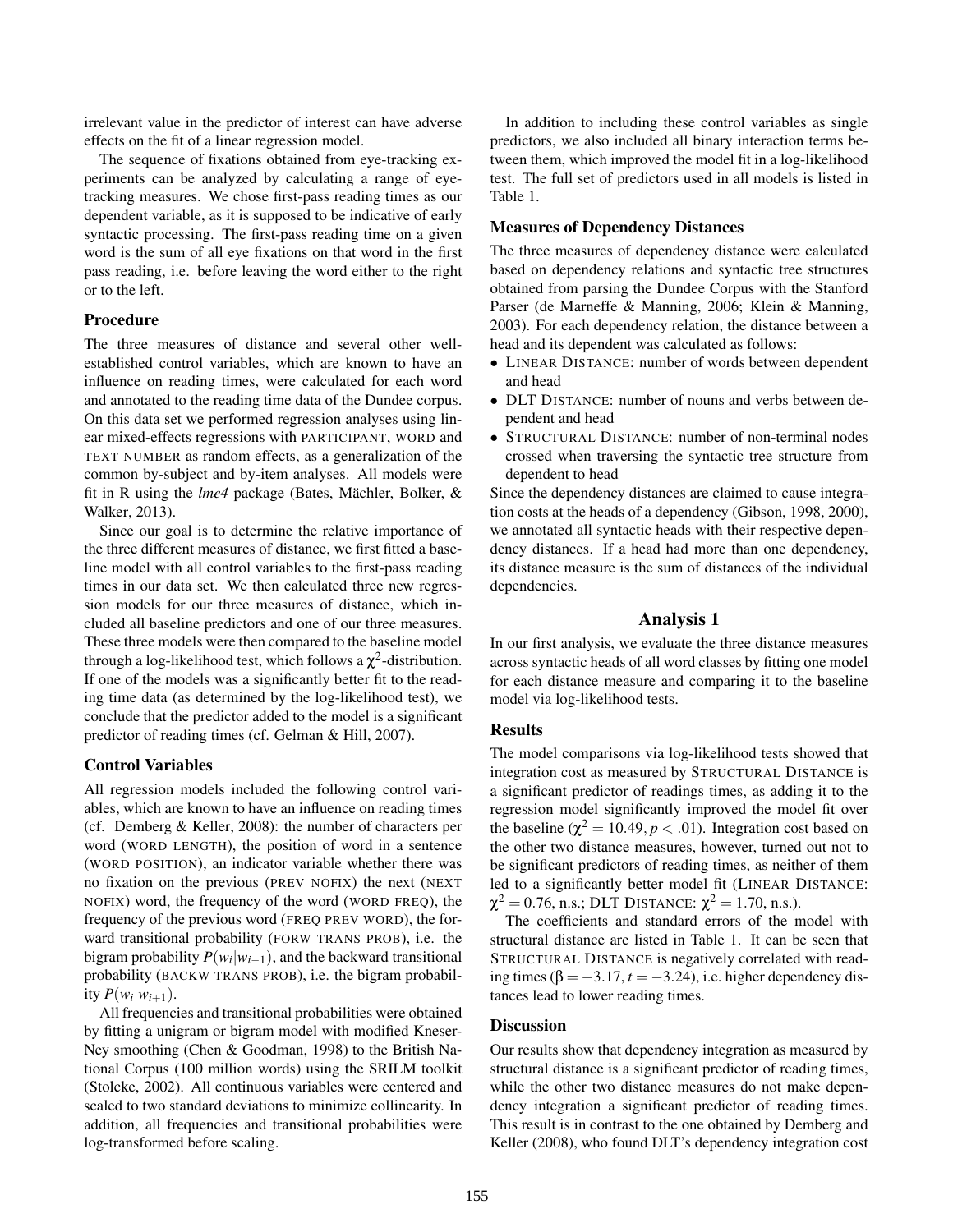| Predictor                            | Coef.    | Std.Error |
|--------------------------------------|----------|-----------|
| (INTERCEPT)                          | 213.36   | 8.45      |
| <b>WORD LENGTH</b>                   | 39.74    | 1.36      |
| <b>FREQ PREV WORD</b>                | $-28.82$ | 1.36      |
| PREV NOFIX                           | 28.17    | 1.41      |
| <b>NEXT NOFIX</b>                    | 10.15    | 1.24      |
| WORD POSITION                        | $-6.23$  | 0.92      |
| <b>FORW TRANS PROB</b>               | $-11.33$ | 1.78      |
| <b>WORD FREQ</b>                     | $-9.20$  | 1.66      |
| <b>BACKW TRANS PROB</b>              | -1.97    | 1.19      |
| WORD LENGTH: WORD FREQ               | $-28.89$ | 2.55      |
| FREQ PREV WORD: PREV NOFIX           | 16.22    | 1.93      |
| <b>NEXT NOFIX: PREV NOFIX</b>        | 9.37     | 1.72      |
| WORD FREQ : FREQ PREV WORD           | 8.31     | 1.94      |
| WORD POSITION: FREQ PREV WORD        | $-6.47$  | 1.79      |
| <b>FORW TRANS PROB: NEXT NOFIX</b>   | $-6.17$  | 1.74      |
| <b>WORD LENGTH: BACKW TRANS PROB</b> | 6.60     | 2.38      |
| WORD POSITION: WORD FREO             | -4.39    | 2.00      |
| WORD POSITION: WORD LENGTH           | $-5.02$  | 2.11      |
| <b>STRUCTURAL DISTANCE</b>           | $-3.17$  | 0.98      |

Table 1: Coefficients and standard errors of the regression model for structural distance

to be a significant predictor of reading times in the Dundee Corpus. One explanation for the two differing results may be that we restricted our data set to include only syntactic heads with non-zero distance values, i.e. syntactic heads preceded by at least one of their dependents, and did not include the extra component of DLT's integration cost for the introduction of the head in our calculations. In addition, we obtained our dependency parses of the Dundee Corpus from the Stanford Parser, which outputs both phrase-structure and dependency parses, while Demberg and Keller used a dedicated dependency parser.

More importantly, however, like Demberg and Keller (2008) we also obtained a negative effect of dependency integration on reading times, i.e. i.e. higher dependency distances lead to lower reading times. This results is the exact opposite of what most memory-based models, in particular DLT and its integration cost, predict, but given that the direction of the effect is stable across different evaluations based on different parsers, we are willing to accept that dependency integration is negatively correlated with reading times of natural texts.

# Analysis 2

Our first analysis has shown that dependency integration is a significant predictor of reading times but only when measured by structural distance. Since some memory-based models predict dependency integration only for verbal heads (e.g. Gibson, 2000), we now we differentiate between nominal and verbal heads and repeat the previous analysis for nouns and verbs separately.

# Data

We constructed two subsets of the data set used in Analysis 1: one subset containing only syntactic heads that are verbs and one subset containing only heads that are nouns. The decision of the whether a word is a noun or a verb was based on the part-of-speech tag of each word obtained from the Stanford parser.

# Results Nouns

For the subset of nominal heads, none of the three distance measures made dependency integration a significant predictor of reading times (STRUCTURAL DISTANCE:  $\chi^2 = 2.06$ , n.s.; LINEAR DISTANCE:  $\chi^2 = 0.0001$ , n.s.; DLT DISTANCE:  $\chi^2 = 0.70$ , n.s.).

# Results Verbs

For the subset of verbal heads, the results are very similar to the full data set: the model comparisons via loglikelihood tests showed that dependency integration as measured by STRUCTURAL DISTANCE is a significant predictor of readings times on verbs ( $\chi^2 = 7.62, p < .01$ ), while dependency integration based on the other two distance measures turned out not to be significant predictors of reading times on verbs (LINEAR DISTANCE:  $\chi^2 = 0.01$ , n.s.; DLT DISTANCE:  $\chi^2=1.57$ , n.s.). The effect of STRUCTURAL DISTANCE on reading times was again negative  $(\beta = -4.03, t = -2.76)$ , i.e. higher dependency distances lead to lower reading times.

# **Discussion**

The results of Analysis 2 are a refinement of the results of Analysis 1, as they show that only for verbs dependency integration as measured by structural distance is a significant predictor of reading times, while for nouns no such effect could be found. While our results are in line with the assumptions of some memory-based models (e.g. Gibson, 2000), which predict dependency integration only for verbal heads, the direction is again the exact opposite of what these models predict. However, the fact that the results on verbs were similar to the ones on the whole data set, is in line with the (psycho)linguistic intuition that dependency integration should mainly affect verbs.

## Conclusion

Dependency integration is a central component of many memory-based models of sentence processing and it is generally assumed that the length of a dependency, i.e. the distance between a dependent and its head, influences processing of the head. We showed that measuring the length of a dependency in terms of the structural distance between a dependent and its head makes dependency integration a significant predictor of reading times.

More importantly, however, our analyses confirmed that a *higher* distance between two dependent elements leads to *lower* reading times (cf. Demberg & Keller, 2008; Baumann, 2012; Schuler & van Schijndel, 2014), which is the exact opposite of what most memory-based models predict.